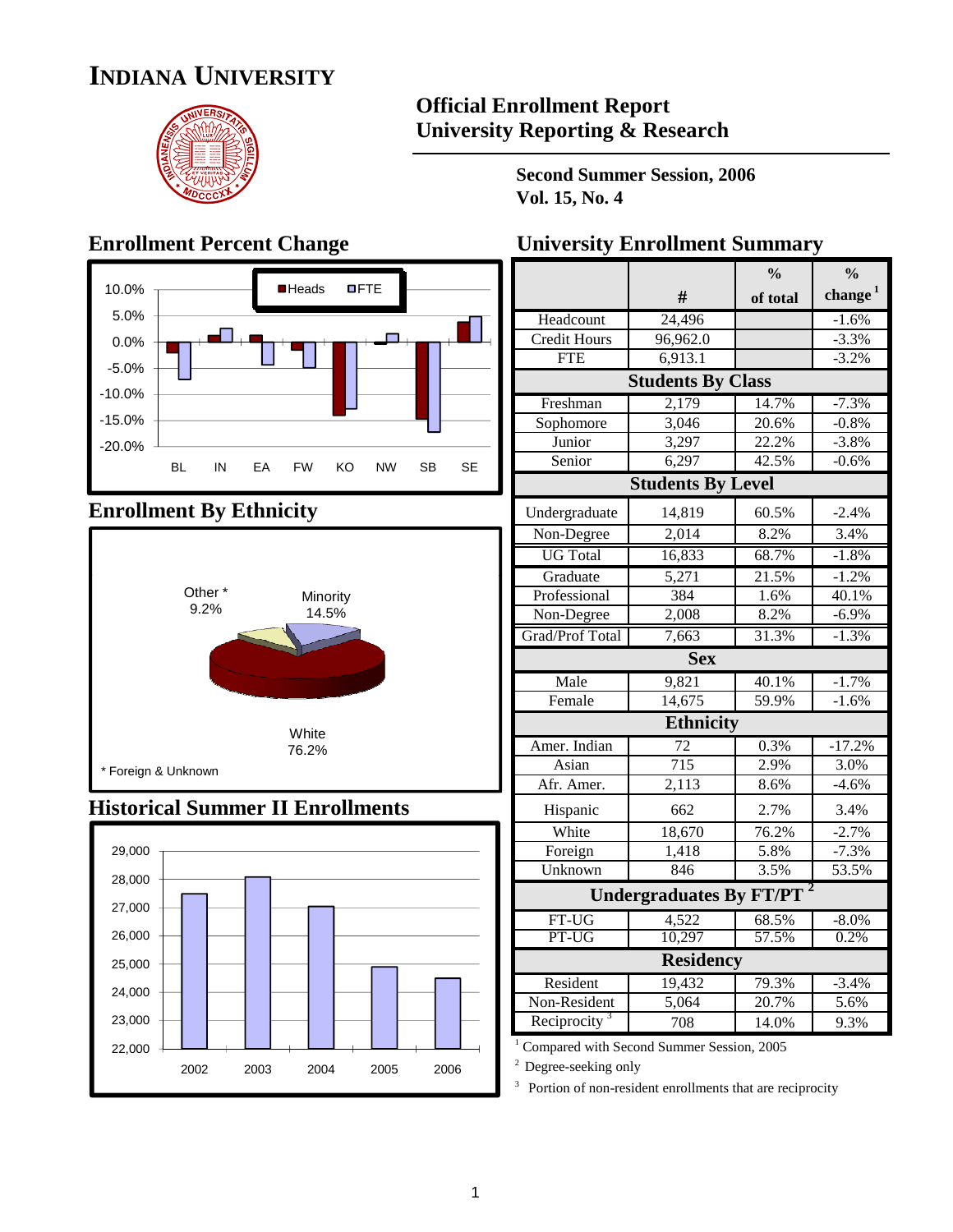# **Campus Enrollment Summary**

| By Headcount, Credit Hours, and FTE |       |                  |               |          |                                |          |            |               |               |  |  |  |
|-------------------------------------|-------|------------------|---------------|----------|--------------------------------|----------|------------|---------------|---------------|--|--|--|
|                                     |       | <b>Headcount</b> |               |          | <b>Credit Hours</b>            |          | <b>FTE</b> |               |               |  |  |  |
|                                     |       | $\frac{0}{0}$    | $\frac{0}{0}$ |          | $\frac{0}{0}$<br>$\frac{0}{0}$ |          |            | $\frac{0}{0}$ | $\frac{0}{0}$ |  |  |  |
|                                     | #     | of total         | change        | #        | of total                       | change   | #          | of total      | change        |  |  |  |
| <b>BL</b>                           | 7,428 | 30.3%            | $-2.0\%$      | 31,088.0 | 32.1%                          | $-7.5%$  | 2,237.1    | 32.4%         | $-7.2%$       |  |  |  |
| IN                                  | 8,682 | 35.4%            | 1.3%          | 33,387.5 | 34.4%                          | 2.8%     | 2,386.3    | 34.5%         | 2.6%          |  |  |  |
| EA                                  | 607   | 2.5%             | 1.3%          | 2,558.0  | 2.6%                           | $-4.6\%$ | 173.4      | 2.5%          | $-4.3%$       |  |  |  |
| <b>FW</b>                           | 1,515 | 6.2%             | $-1.5%$       | 5,626.0  | 5.8%                           | $-4.9\%$ | 400.5      | 5.8%          | $-4.9\%$      |  |  |  |
| KO                                  | 620   | 2.5%             | $-14.0\%$     | 2,398.0  | 2.5%                           | $-12.8%$ | 162.8      | 2.4%          | $-12.7%$      |  |  |  |
| <b>NW</b>                           | 1,660 | 6.8%             | $-0.4\%$      | 6,721.0  | 6.9%                           | 1.7%     | 471.9      | 6.8%          | 1.6%          |  |  |  |
| SB                                  | 1,860 | 7.6%             | $-14.7%$      | 6,780.0  | 7.0%                           | $-17.2%$ | 484.7      | 7.0%          | $-17.2%$      |  |  |  |
| <b>SE</b>                           | 2,124 | 8.7%             | 3.8%          | 8,403.5  | 8.7%                           | 4.8%     | 596.5      | 8.6%          | 4.9%          |  |  |  |

### **By Headcount, Credit Hours, and FTE**

### **Historical Summer II Enrollment**





### **By Undergraduate Enrollment Status By Residency**

|           | <b>Full-Time UG</b> |               |       | Part-Time UG  |       | <b>Resident</b> |               | <b>Non-Resident</b> |               |               |  |
|-----------|---------------------|---------------|-------|---------------|-------|-----------------|---------------|---------------------|---------------|---------------|--|
|           |                     | $\frac{0}{0}$ |       | $\frac{0}{0}$ |       | $\frac{0}{0}$   | $\frac{0}{0}$ |                     | $\frac{0}{0}$ | $\frac{0}{0}$ |  |
|           | #                   | change        | #     | change        | #     | of total        | change        | #                   | of total      | change        |  |
| <b>BL</b> | 1,726               | $-17.2%$      | 2,387 | 3.8%          | 4.268 | 22.0%           | $-7.2%$       | 3.160               | 62.4%         | $6.0\%$       |  |
| IN        | 1.341               | 3.4%          | 3,631 | 1.4%          | 7,738 | 39.8%           | 0.8%          | 944                 | 18.6%         | 5.0%          |  |
| EA        | 188                 | $-3.1%$       | 327   | $-0.6%$       | 529   | 2.7%            | 2.5%          | 78                  | 1.5%          | $-6.0\%$      |  |
| <b>FW</b> | 242                 | 0.4%          | 792   | $-1.0\%$      | 1,455 | 7.5%            | $-0.9\%$      | 60                  | 1.2%          | $-14.3%$      |  |
| KO        | 98                  | $-20.3%$      | 405   | $-12.9%$      | 615   | 3.2%            | $-13.6%$      | 5                   | 0.1%          | $-44.4%$      |  |
| <b>NW</b> | 349                 | 2.6%          | 792   | $-2.2%$       | 1,638 | 8.4%            | $-0.5\%$      | 22                  | 0.4%          | 15.8%         |  |
| <b>SB</b> | 221                 | $-25.3%$      | 866   | $-10.3%$      | 1.719 | 8.8%            | $-15.6\%$     | 141                 | 2.8%          | $-1.4%$       |  |
| <b>SE</b> | 357                 | 5.0%          | 1,097 | 7.1%          | 1,470 | 7.6%            | 1.0%          | 654                 | 12.9%         | 10.7%         |  |

*FW - IU Students Only*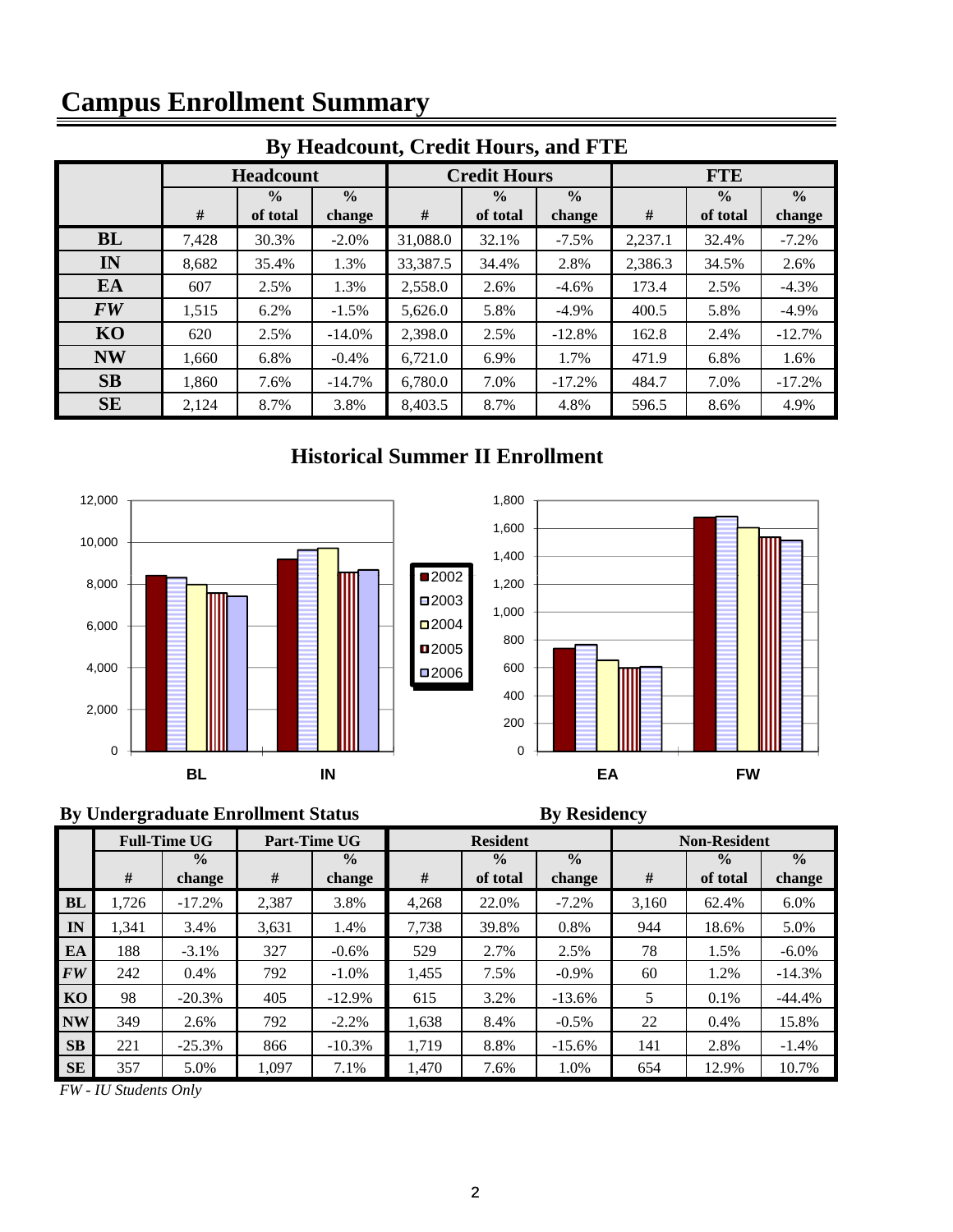# **Campus Enrollment Summary**

|                | Freshman |               |               | <b>Sophomore</b> |               |               | <b>Junior</b>                  |          |          | <b>Senior</b> |               |          |
|----------------|----------|---------------|---------------|------------------|---------------|---------------|--------------------------------|----------|----------|---------------|---------------|----------|
|                |          | $\frac{0}{0}$ | $\frac{0}{0}$ |                  | $\frac{0}{0}$ | $\frac{0}{0}$ | $\frac{0}{0}$<br>$\frac{0}{0}$ |          |          | $\frac{0}{0}$ | $\frac{0}{0}$ |          |
|                | #        | of total      | change        | #                | of total      | change        | #                              | of total | change   | #             | of total      | change   |
| BL             | 652      | 15.9%         | $-4.7\%$      | 478              | 11.6%         | 11.9%         | 989                            | 24.0%    | $-17.4%$ | 1,994         | 48.5%         | $-3.9\%$ |
| IN             | 509      | 10.2%         | $-5.4\%$      | 1,151            | 23.1%         | 1.9%          | 1,113                          | 22.4%    | 10.9%    | 2,199         | 44.2%         | $-0.4\%$ |
| EA             | 116      | 22.5%         | $-15.3%$      | 125              | 24.3%         | $0.0\%$       | 112                            | 21.7%    | $-9.7\%$ | 162           | 31.5%         | 18.2%    |
| <b>FW</b>      | 202      | 13.3%         | $-11.0\%$     | 238              | 15.7%         | $-5.6\%$      | 204                            | 13.5%    | 10.9%    | 390           | 25.7%         | 3.2%     |
| K <sub>O</sub> | 89       | 14.4%         | $-37.8%$      | 175              | 28.2%         | $-12.9%$      | 78                             | 12.6%    | $-20.4%$ | 161           | 26.0%         | 10.3%    |
| <b>NW</b>      | 226      | 13.6%         | $-3.4\%$      | 314              | 18.9%         | $-2.8%$       | 246                            | 14.8%    | 27.5%    | 355           | 21.4%         | $-11.3%$ |
| <b>SB</b>      | 209      | 11.2%         | $-3.2\%$      | 238              | 12.8%         | $-19.9\%$     | 214                            | 1.5%     | $-19.2%$ | 426           | 22.9%         | $-11.8%$ |
| <b>SE</b>      | 176      | 8.3%          | 2.3%          | 327              | 15.4%         | 2.8%          | 341                            | 16.1%    | $-6.1\%$ | 610           | 28.7%         | 19.4%    |

### **By Undergraduate Class Standing**

### **Historical Summer II Enrollment**



#### **Graduate and Professional Enrollment**

|           | <b>Graduate</b> |               | <b>Professional</b> |     |               | <b>Male</b>   |       |               | Female        |       |               |               |
|-----------|-----------------|---------------|---------------------|-----|---------------|---------------|-------|---------------|---------------|-------|---------------|---------------|
|           |                 | $\frac{0}{0}$ | $\frac{0}{0}$       |     | $\frac{0}{0}$ | $\frac{0}{0}$ |       | $\frac{0}{0}$ | $\frac{0}{0}$ |       | $\frac{0}{0}$ | $\frac{6}{6}$ |
|           | #               | of total      | change              | #   | of total      | change        | #     | of total      | change        | #     | of total      | change        |
| <b>BL</b> | .886            | 35.8%         | 0.3%                | 146 | 38.0%         | 2.1%          | 3,446 | 35.1%         | $-1.6%$       | 3,982 | 27.1%         | $-2.4%$       |
| IN        | 2,056           | 39.0%         | $-2.0\%$            | 238 | 62.0%         | 81.7%         | 3,604 | 36.7%         | 0.2%          | 5,078 | 34.6%         | 2.1%          |
| EA        | $\Omega$        | $0.0\%$       | n/a                 |     |               |               | 169   | 1.7%          | $-4.0\%$      | 438   | 3.0%          | 3.5%          |
| <b>FW</b> | 271             | 5.1%          | 11.1%               |     |               |               | 573   | 5.8%          | 4.0%          | 942   | 6.4%          | $-4.6%$       |
| KO        | 25              | $0.5\%$       | 78.6%               |     |               |               | 185   | 1.9%          | $-3.1\%$      | 435   | 3.0%          | $-17.9%$      |
| <b>NW</b> | 259             | 4.9%          | 1.2%                |     |               |               | 471   | 4.8%          | $-2.9\%$      | 1,189 | 8.1%          | 0.7%          |
| SB        | 409             | 7.8%          | $-10.9\%$           |     |               |               | 643   | 6.5%          | $-11.7%$      | 1,217 | 8.3%          | $-16.2%$      |
| <b>SE</b> | 365             | 6.9%          | $-4.9\%$            |     |               |               | 730   | 7.4%          | $-4.5%$       | 1,394 | 9.5%          | 8.7%          |

*FW - IU Students Only*